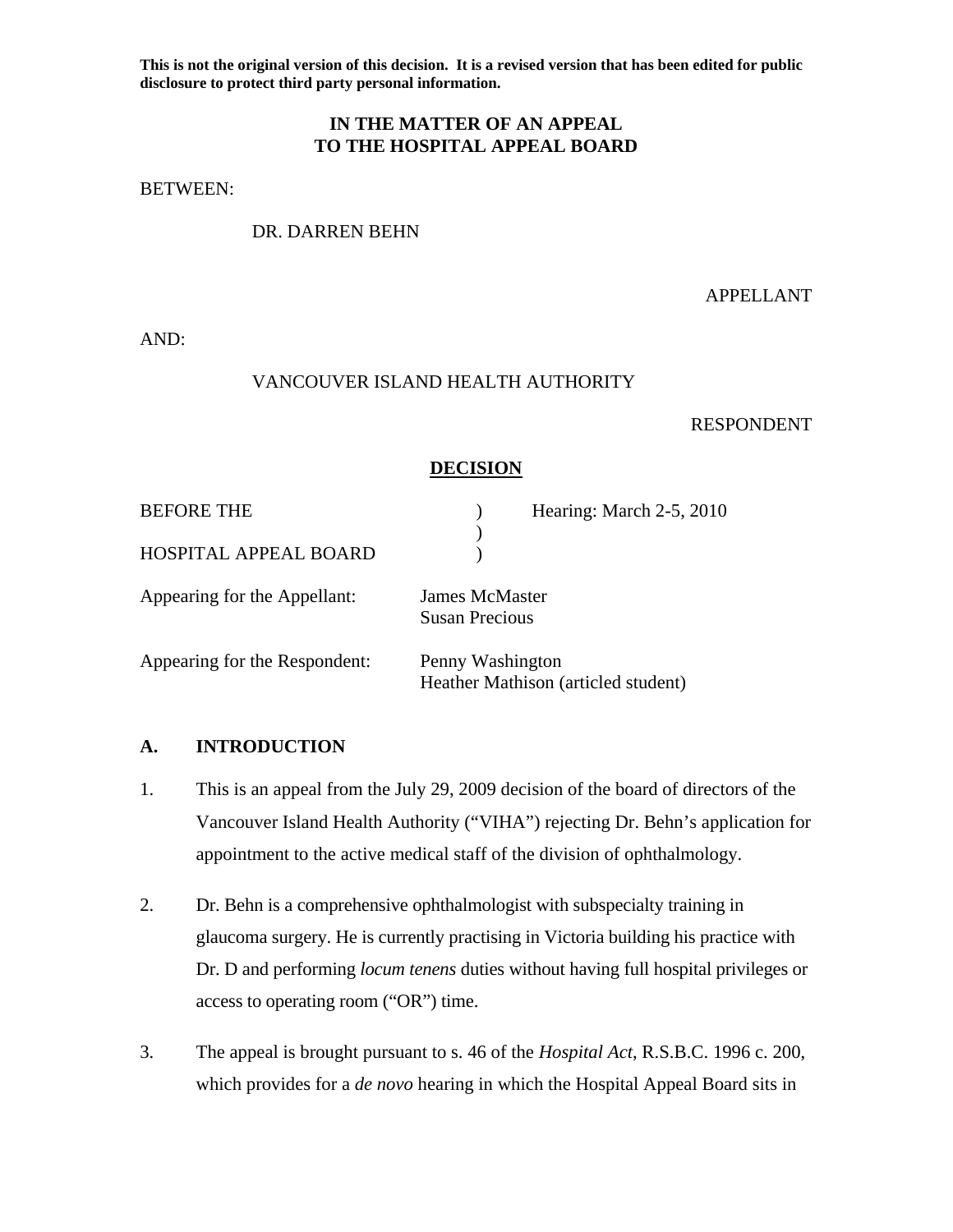place of the VIHA's board of directors. Pursuant to s. 46(2) of the *Hospital Act* the Hospital Appeal Board may affirm, vary, reverse or substitute its own decision for that of a board of management on such terms and conditions as it considers appropriate.

- 4. VIHA submits that the Hospital Appeal Board should affirm the decision of VIHA's board of directors and refuse Dr. Behn's application for active medical staff membership because:
	- i. there is no present need for another glaucoma subspecialist surgeon in VIHA South Island; and
	- ii. even if there may be a need, VIHA does not currently have the resources to support appointing another ophthalmologist.
- 5. VIHA further submits that even if there is a need and VIHA has resources, that the appropriate process to fill this need is a formal selection process pursuant to VIHA's current physician recruitment policy in order to ensure that VIHA identifies the best candidate to fill the need.

# **B. BACKGROUND**

# *Dr. Behn's application for privileges and VIHA's selection process*

- 6. Dr. Behn completed a B. Sc. (McGill), an M. Sc. at the department of ophthalmology and neurology/neurosurgery (McGill), an M.D. (University of British Columbia), and residency in ophthalmology (Dalhousie). He completed his subspecialty fellowship training at Moorfields in the United Kingdom. Moorfields is one of the oldest and most prestigious hospitals for eye care, treatment and research in the world.
- 7. While this appeal is based on a December 31, 2008 application for hospital privileges at VIHA, the evidence is that Dr. Behn first indicated his intention to apply for privileges when he delivered his *curriculum vitae* to VIHA in August 2007.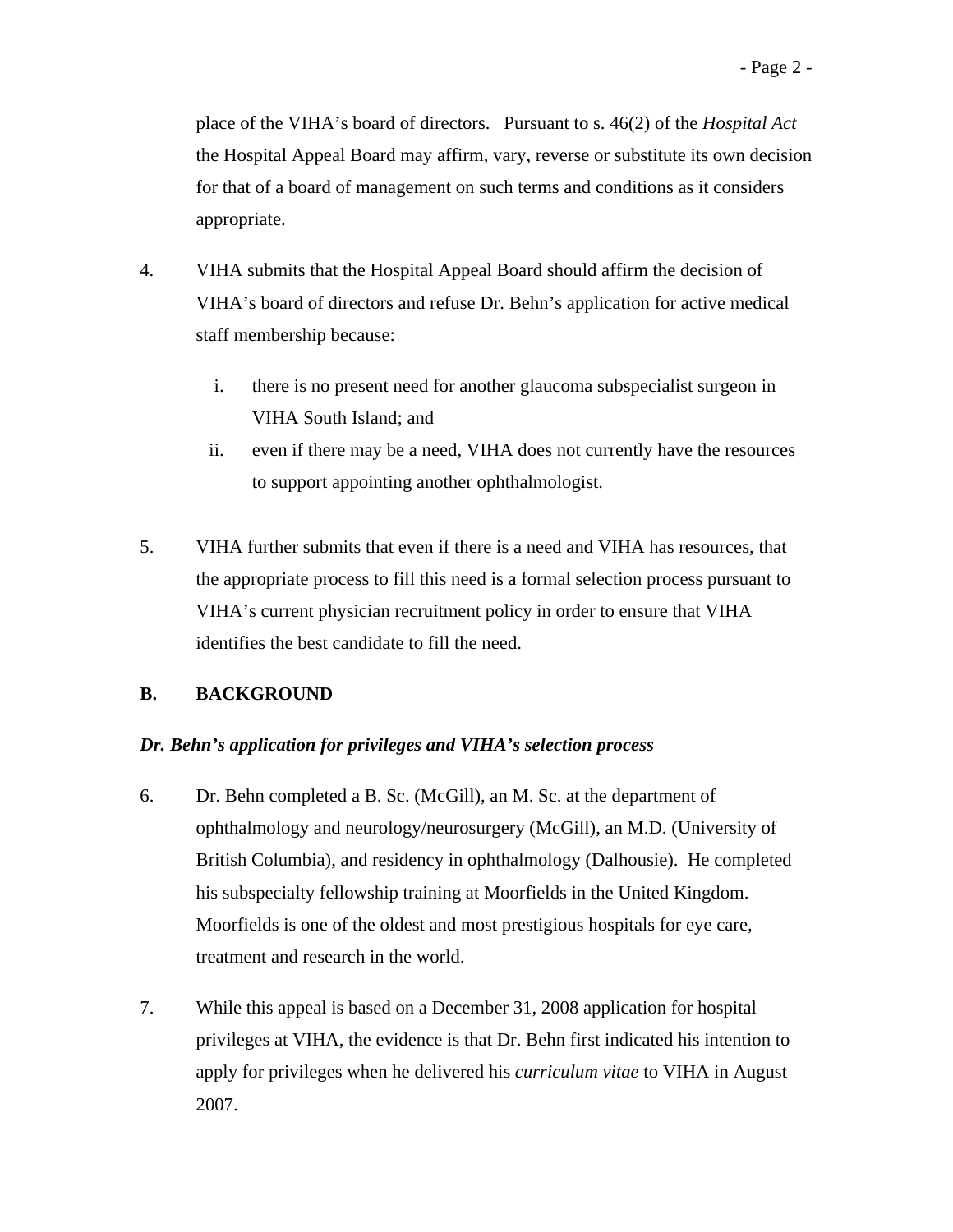- 8. In March 2008, Dr. Behn again sent his *curriculum vitae* to VIHA and advised that he would be finishing his fellowship in glaucoma in August 2008 and would be interested in practicing ophthalmology in Victoria.
- 9. In June 2008, Dr. Behn was invited by the division to present at Grand Rounds. At that time he was also interviewed by the division.
- 10. On July 23, 2008, Dr. Behn completed an application to do a locum for Dr. K from August 25 to September 30, 2008.
- 11. In the summer or fall of 2008, Dr. P, an ophthalmologist with VIHA privileges, announced that he would be retiring in the spring or fall of 2009. This created a vacancy in the division of opthalmology. Although some members of the division were of the view that the position should be offered directly to Dr. Behn there were others who did not agree.
- 12. Ultimately the division decided that other opthalmologists should be invited to apply and division advertised for a comprehensive ophthalmologist to fill the vacancy that would be created by Dr**.** P's retirement. The position was advertised and there were six applicants for the position, including Dr. Behn.
- 13. Although VIHA's practice with respect to physician recruitment had varied over the years, it was decided in the course of finding a replacement for Dr. P that the division should proceed with a search and selection process following the standardized process outlined in VIHA's draft special physician recruitment guidelines.
- 14. A selection committee was struck that included two non-ophthalmologists, an ophthalmologist from Sidney and five local opthalmologists.
- 15. On November 19, 2008, Dr. Hamza Khan, head of the division of ophthalmology, wrote an email to division members asking for suggestions for selection criteria and recommendations for members to sit on the selection committee. The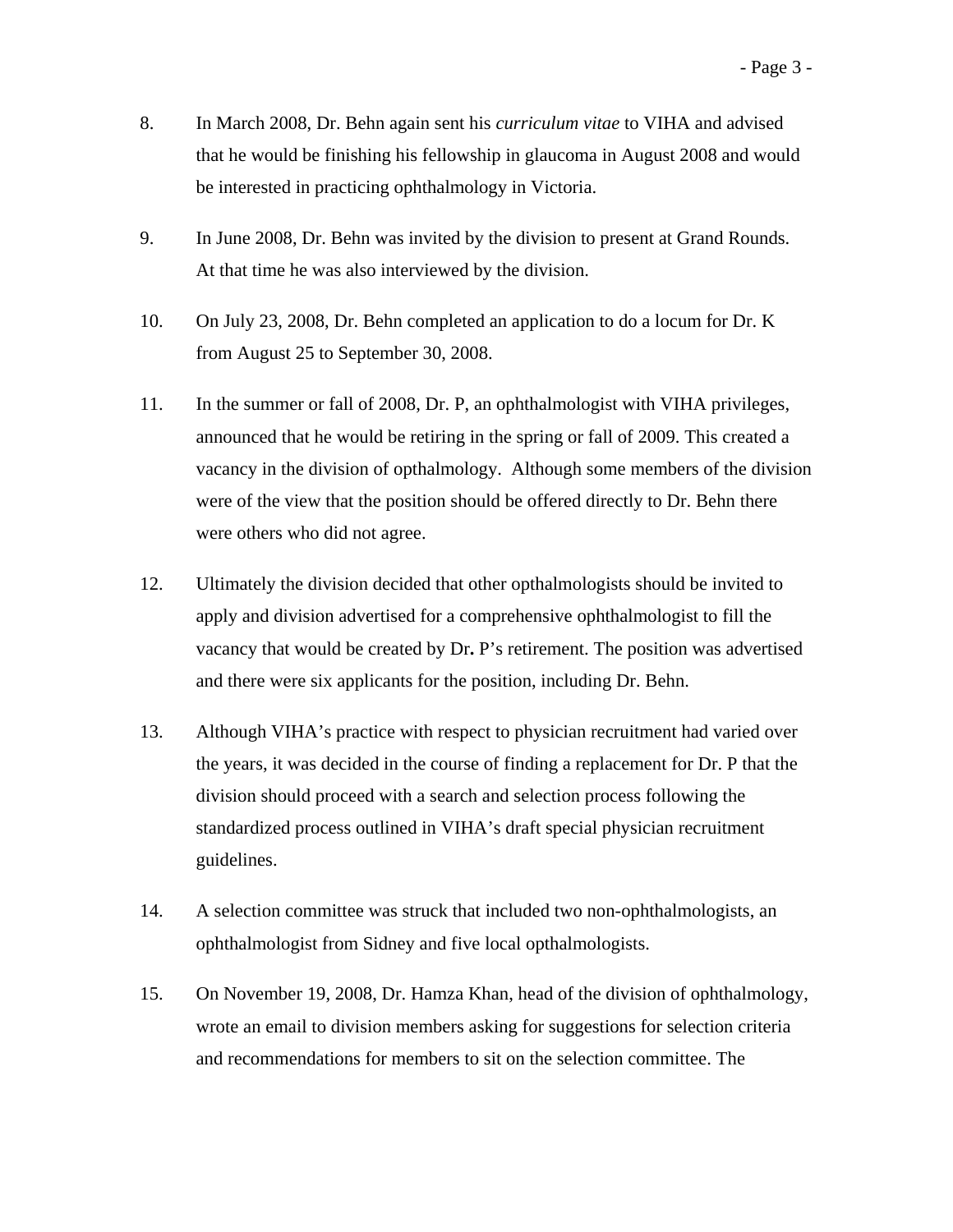- 16. Members of the selection committee personally contacted the references for the candidates. Because Dr. Behn's references were from England the selection committee substituted individuals they knew in the ophthalmology community within Canada to make enquiries about Dr. Behn. This was done without Dr. Behn's consent or direction.
- 17. On December 21, 2008, Dr. Khan telephoned Dr. Behn to tell him that he had not made the short list and would not be interviewed.
- 18. On December 31, 2008, Dr. Behn submitted a further application for privileges. This is the application that is the subject matter of this appeal.
- 19. In early January 2009, because there were allegations that Dr. Behn's application hadn't been fairly handled, Dr. Khan asked Dr. Owen Heisler, then Executive Vice President and Chief Medical Officer of VIHA, to review the selection process and provide his observations and suggestions.
- 20. After reviewing the selection process Dr. Heisler had concerns. First, he was concerned that there was a perception of bias with one of the selection committee's members and suggested that the member be removed from the committee. Second, Dr. Heisler had concerns with the fairness of not contacting Dr. Behn's United Kingdom references. As a result, Dr. Heisler felt that Dr. Behn should be included in the short list for the advertised position and offered an interview.
- 21. On February 12, 2009, Dr. Behn was interviewed by the selection committee.
- 22. On March 5, 2009, Dr. Khan telephoned Dr. Behn to advise that the selection committee had decided to recommend another candidate.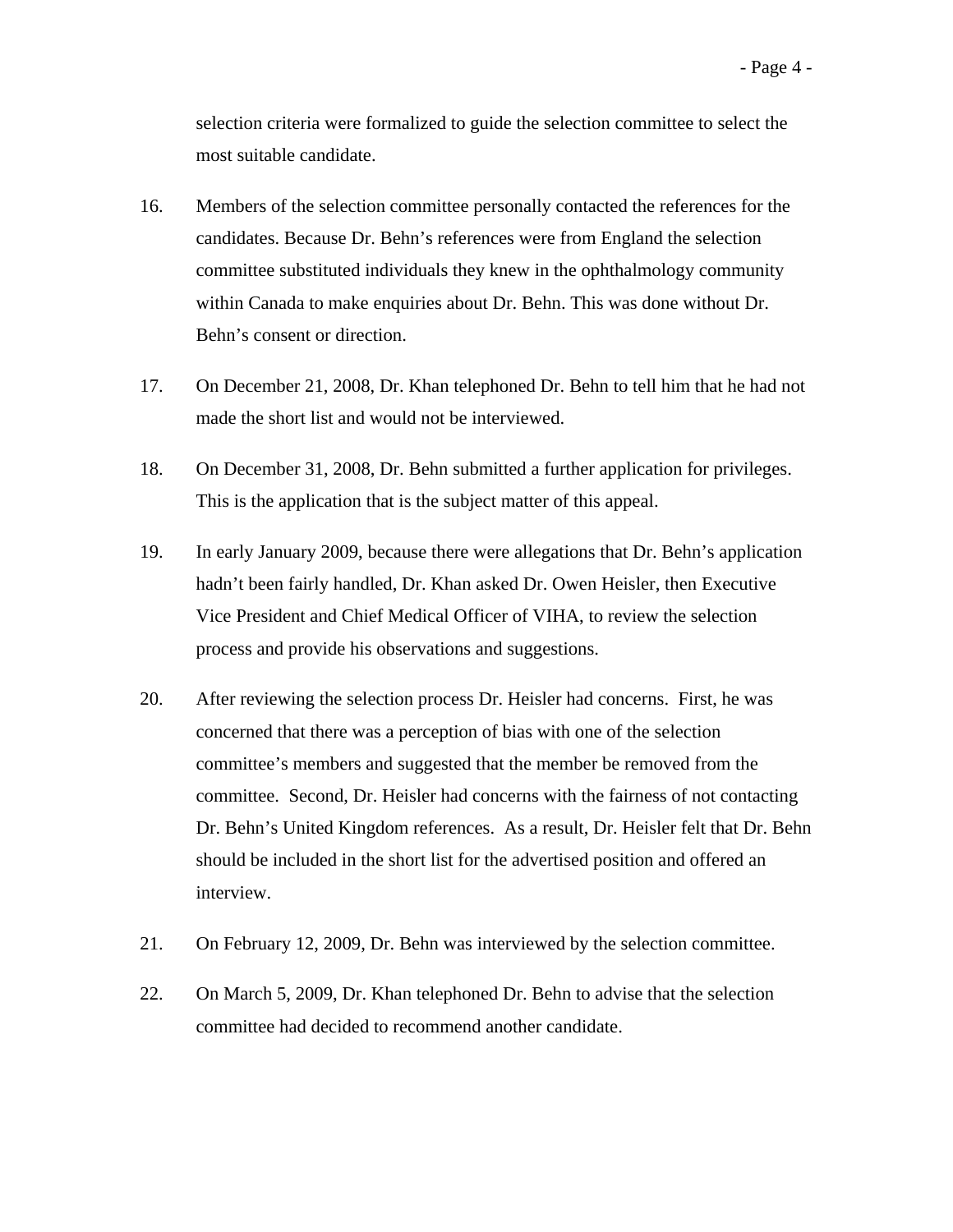- 23. On March 9, 2009, Dr. Khan advised the division members that the selection committee had chosen Dr. A, a Calgary comprehensive ophthalmologist with a subspecialty in cornea and cataract, as the successful candidate.
- 24. On April 20, 2009, Dr. Behn sent an email to Dr. Heisler together with documentation suggesting the need for a glaucoma subspecialist in the VIHA community.
- 25. On April 22, 2009 Dr. Behn met with Dr Heisler. Following his meeting with Dr. Behn, Dr. Heisler prepared a briefing note for the VIHA Board, in which he set out the options available to the Board with respect to Dr. A and Dr. Behn and made the following recommendations:

## **OPTIONS:**

Regarding Dr. A there are two options:

- 1. Confirm temporary privileges and institute provisional privileges. Dr. A is an 'innocent bystander' and should be given privileges. Not providing privileges at this point in time could potentially be challenged as a contract per the usual process has been instituted.
- 2. Deny Dr. A temporary privileges and ask for the process to begin anew. The process would have to be visioned [*sic*] and defined, most likely involving a series of external reviewers to determine both required need and suitability of all those who were interviewed against these criteria.

Regarding Dr. Behn there are options:

- 1. Continue to grant temporary privileges as requested in the future when requested. This means every time the privileges are requested the Board would review.
- 2. Grant temporary privileges to be used in defined circumstances (documented absences of a minimum of five days) until 31 March 2010. The Board would then consider further applications for the following year as per usual annual process.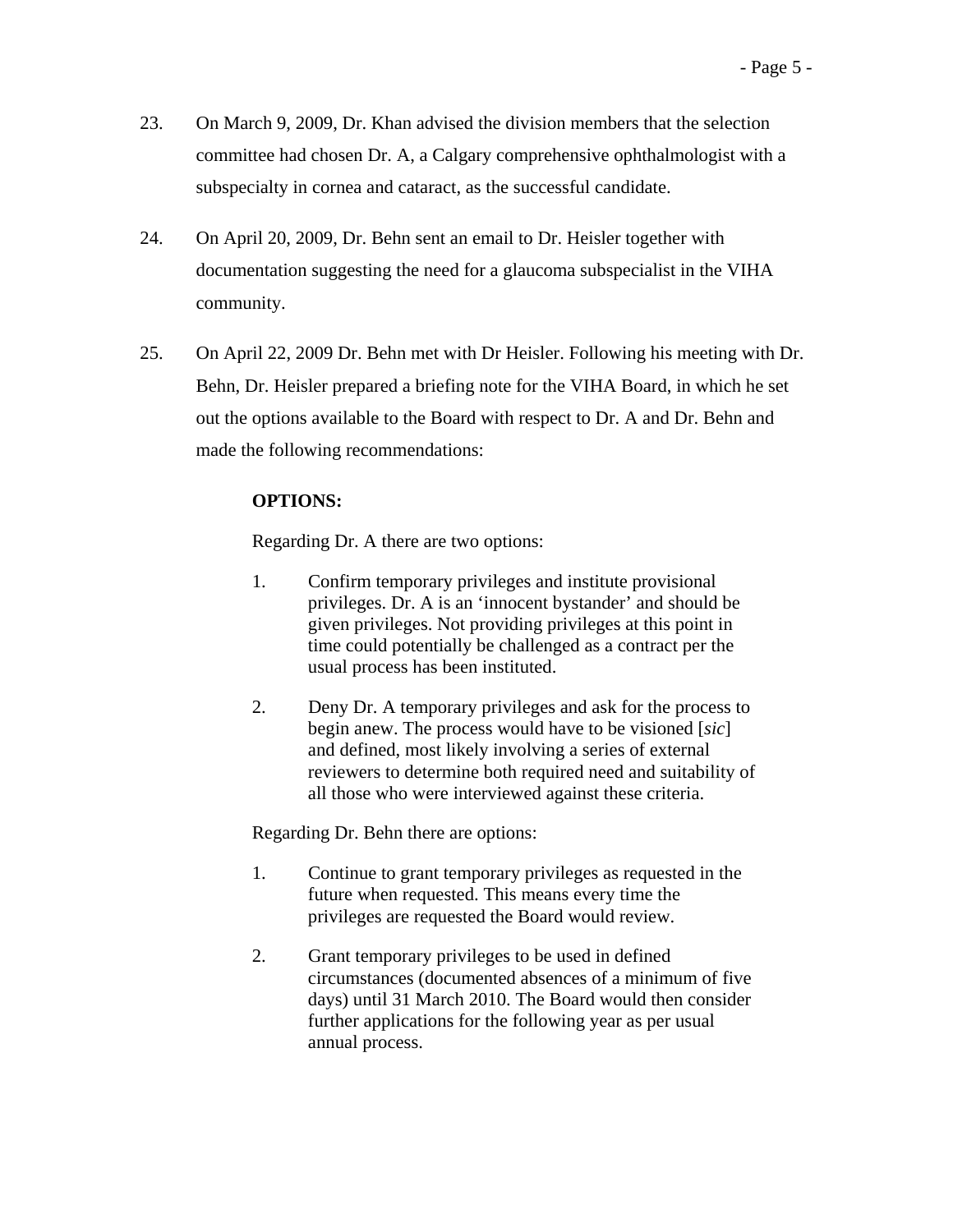- 3. Decide that the process was unfair for Dr. Behn and grant Dr. Behn provisional privileges. His OR time would be allocated from amongst the current availability.
- 4. Agree with the suggestion of Dr. Behn for the three ophthalmologists to share the two OR spaces. Dr. Behn will be appointed when the next vacancy arises.
- 5. Deny Dr. Behn locum privileges indicating he can apply the next time a position becomes available.

### **RECOMMENDATION:**

For Dr. A I suggest option 1. He is a very well qualified ophthalmologist and should be granted privileges.

For Dr. Behn I suggest option 4. I believe Dr. Behn is qualified and has a high likelihood of staying in VIHA for his career.

- 26. On July 29, 2009, the VIHA Board of Governors granted Dr. A active staff privileges and rejected Dr. Behn's application for appointment to the active medical staff. The board did however grant Dr. Behn locum privileges until March 31, 2010.
- 27. Pursuant to the VIHA Board's decision of July 29, 2009, Dr. Behn has done, or will do, fifteen locums in the division in each of the following months: August - September 2008, March 2009-2010.

### *Glaucoma Need and VIHA's manpower planning*

- 28. Glaucoma is one of the leading causes of blindness and has in the past been identified by the division of ophthalmology as an area of need.
- 29. The Canadian population is significantly aging. VIHA, and Victoria in particular, has an older population than anywhere else in Canada. Victoria has Canada's highest proportion of residents over 80 years old. The risk of glaucoma increases with age.
- 30. VIHA's most current Physician Resource Plan 2007-2008, prepared by Dr. David Newsome, states that "over the next 5 years an additional 5 ophthalmologists will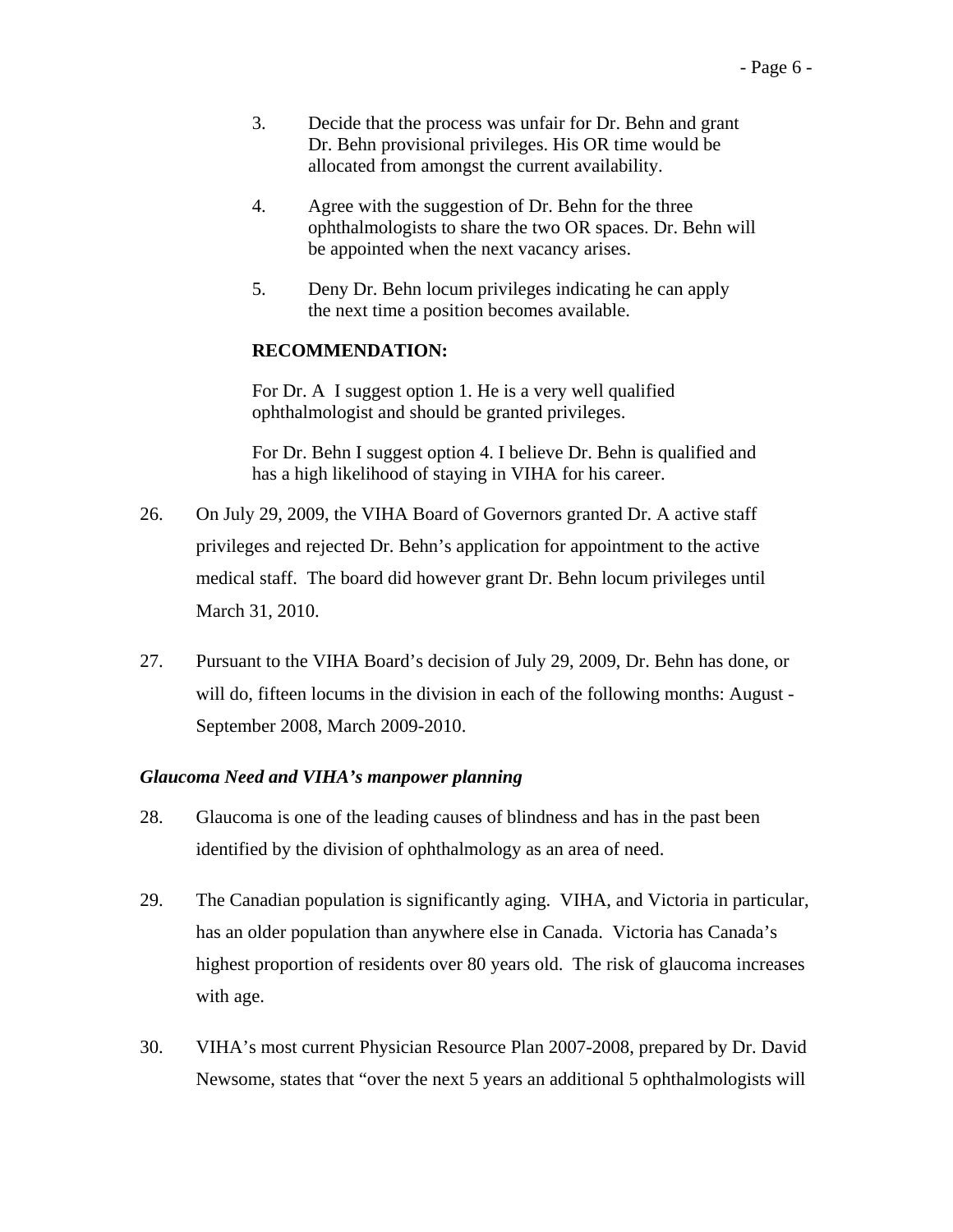need to be added just to keep up with aging and growth of the population within the VIHA catchment area".

- 31. The data compiled by Dr. Behn based in BC government statistics shows that VIHA-South Island has the full time equivalent (FTE) of 1.3 glaucoma specialists per million people, while Vancouver Coastal and the rest of British Columbia have nearly double that ratio with 3.7 glaucoma specialists per million people.
- 32. A poll taken at the October 14, 2008 meeting of the Victoria Optometric Association to determine the ophthalmology specialty to which their members most need access identified glaucoma as their top area of community need.
- 33. Dr. Crow, VIHA's Acting Executive Vice President and Chief Medical Officer, acknowledged in his evidence that based on VIHA's physician resource plans he expected that two new ophthalmologists are likely to be needed in South Island between 2008 and 2013.
- 34. VIHA submits that glaucoma is not an under-treated area in VIHA South Island. It has, according to VIHA the highest ratio of opthalmologists to population in Canada at about 1:15,000. However, Dr. T is the only comprehensive ophthalmic surgeon with glaucoma subspecialty training in VIHA south Island who has full privileges.
- 35. Dr. D, an ophthalmologist with VIHA medical staff privileges who practices with Dr. Behn, testified that he has referred patients to Dr. T in the past. His experience included a 9-month wait time for a non-urgent consultation appointment with Dr. T.
- 36. Dr. Behn testified that on one occasion in or about April 2009 his office contacted Dr. T's office to determine Dr. T's earliest consultation booking date and was advised that it was 10 months in the future.
- 37. Dr. D testified that he has also experienced access to care issues as a result of his patients being seen by Dr. T. He cited two examples. The first involved a case in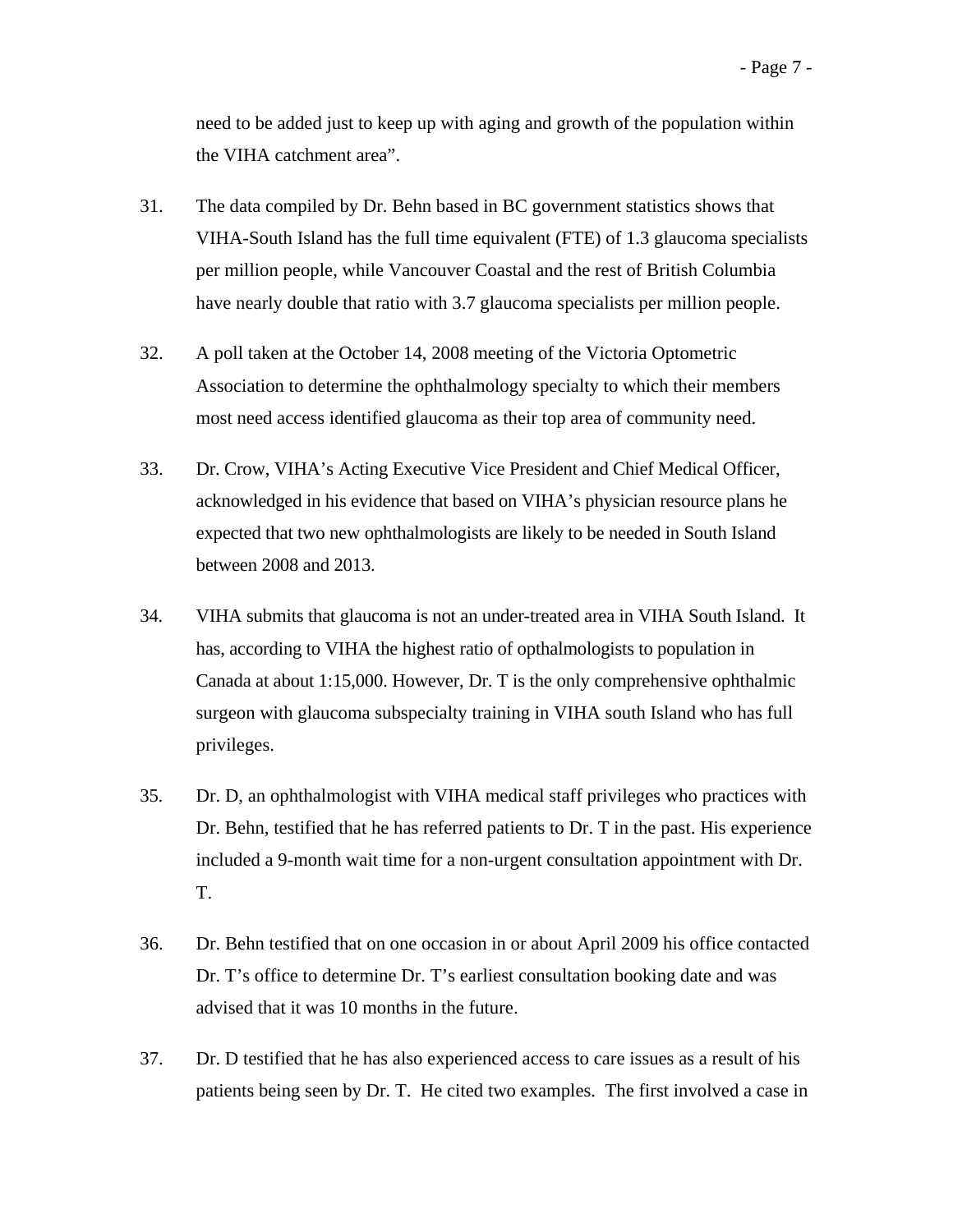February 2010 in which a young patient had extremely high eye pressure and need surgery urgently. Dr. T performed the surgery and then left town within days thereafter. In the meantime, the patient experienced complications involving the collapse of his eye. Dr. T's office contacted Dr. JD to handle the case in Dr. T's absence. The second case involved a referral from Dr. D to Dr. T. Because Dr. T could not operate for 3 months Dr. D referred the patient to Dr. S in Vancouver for surgery.

- 38. Dr. K, an ophthalmologist with active medical staff privileges, also testified as to lengthy waits for referrals to see Dr. T.
- 39. Affidavit evidence about the need for an additional glaucoma subspecialist was given by Dr G, Dr. SS, and Dr. B, Victoria area ophthalmologists, and Dr. JP, a Victoria optometrist.
- 40. Dr. G is a general ophthalmologist who has been on full-time active staff at the Saanich Peninsula Hospital, which is part of VIHA, since 1983. He refers out approximately 6 to 12 patients per year to an ophthalmologist with a subspecialty in glaucoma. Dr. G gave evidence by way of affidavit that there is a need for an additional glaucoma subspecialist at VIHA based upon the fact that it takes four to six weeks for Dr. T to see the semi-urgent patients referred to him. Dr. G states that if an urgent case arose while Dr. T was on vacation or unavailable, the patient would have to be referred to Vancouver or Nanaimo.
- 41. Dr. SS, is a Victoria ophthalmologist with a retinal subspecialty who has been practicing for approximately 27 years. He has been on full time staff at VIHA since 1983. Dr. SS gave affidavit evidence that he has been advised by Dr. RP, a Nanaimo glaucoma subspecialist, that he is not able to accommodate referrals from Victoria for resource and patient care reasons, and that he is therefore restricted to referring to only Dr. T. Dr. SS is concerned that if there is only one glaucoma subspecialist to whom he can refer as there will inevitably be gaps in care coverage.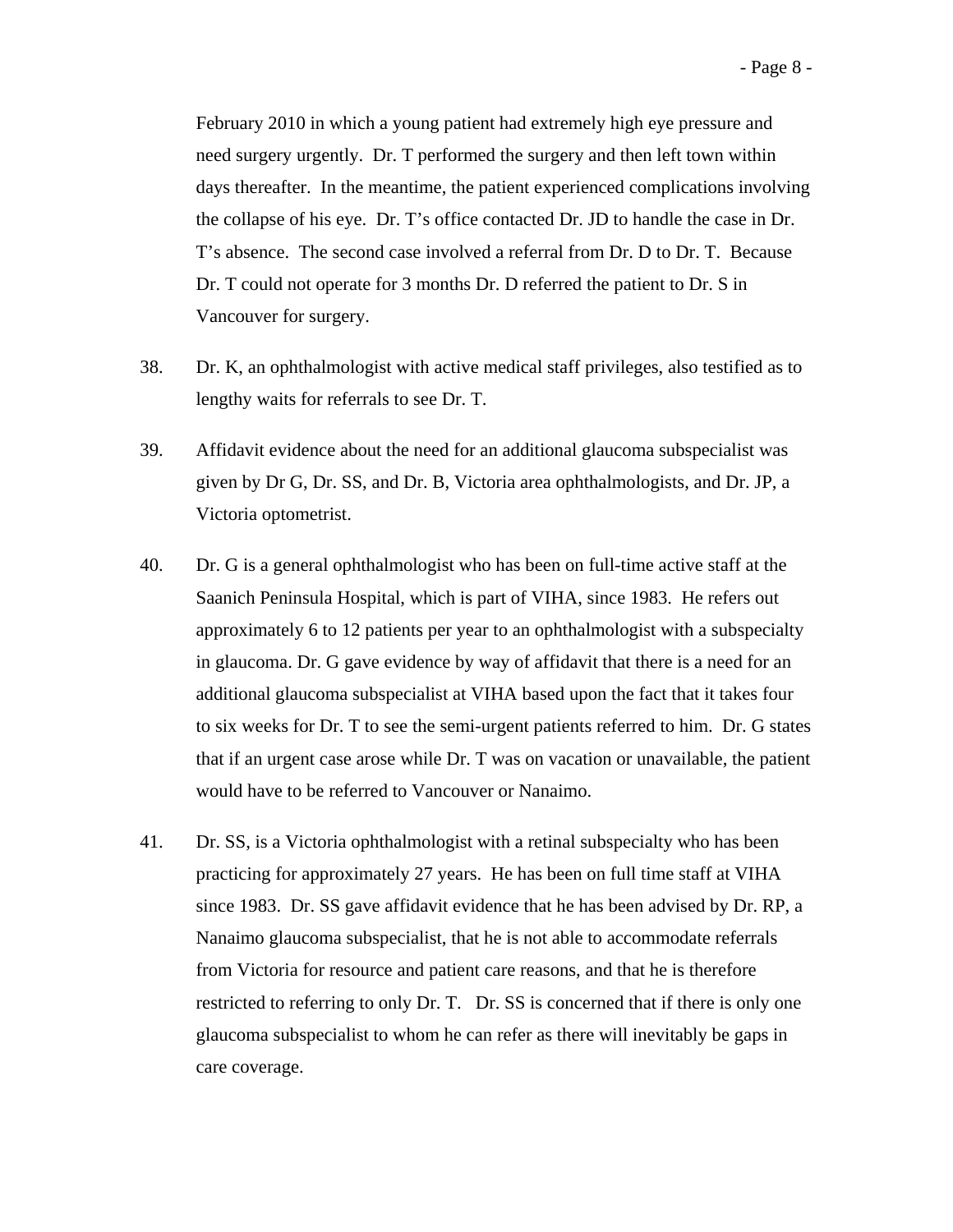- 42. Dr. B is a Victoria ophthalmologist with a subspecialty in the area of cataract and refractive surgery. Dr. B's evidence is that there can be benefits to having more than one subspecialist in a community and was supportive of having an additional glaucoma subspecialist in the community.
- 43. Dr. JP is an optometrist who has been practicing for 9 years, seven of which have been in Victoria. He is presently the President of the Victoria Optometry Association. Dr. JP's evidence is that as an optometrist he refers patients he suspects of having glaucoma or a risk thereof to a glaucoma specialist. He referred a non-urgent glaucoma suspect to Dr. T in February 2010 and a booking was obtained for 7 months from the time of referral. It is Dr. JP's experience that referral times of 7 months or more are typical for Dr. T.
- 44. Dr. T also gave evidence by way of affidavit. Dr. T's evidence is that his office prioritizes patients based on the urgency of care required, that he often receives phone calls regarding new urgent patients, and that he attempts to accommodate new patients in the time frame requested by the referring ophthalmologist. He does not, however, deny that there are sometimes delays and admits that patient care must be managed by glaucoma subspecialists in Nanaimo and Vancouver when he is away.

#### *Operating Room Time*

- 45. Dr. Behn's evidence was that he would not require access to the main OR except in so far as may be necessary on evenings or weekends to deal with emergency cases while on call, and that if he were granted privileges it would not be necessary for the VIHA to purchase any additional equipment to accommodate his appointment.
- 46. The division of ophthalmology is unique in that in addition to sharing the main OR with other surgical specialties, Clinic 6 is designated specifically and only for the division. Clinic 6 runs two operating rooms from Tuesday to Friday which services cataract and glaucoma surgery.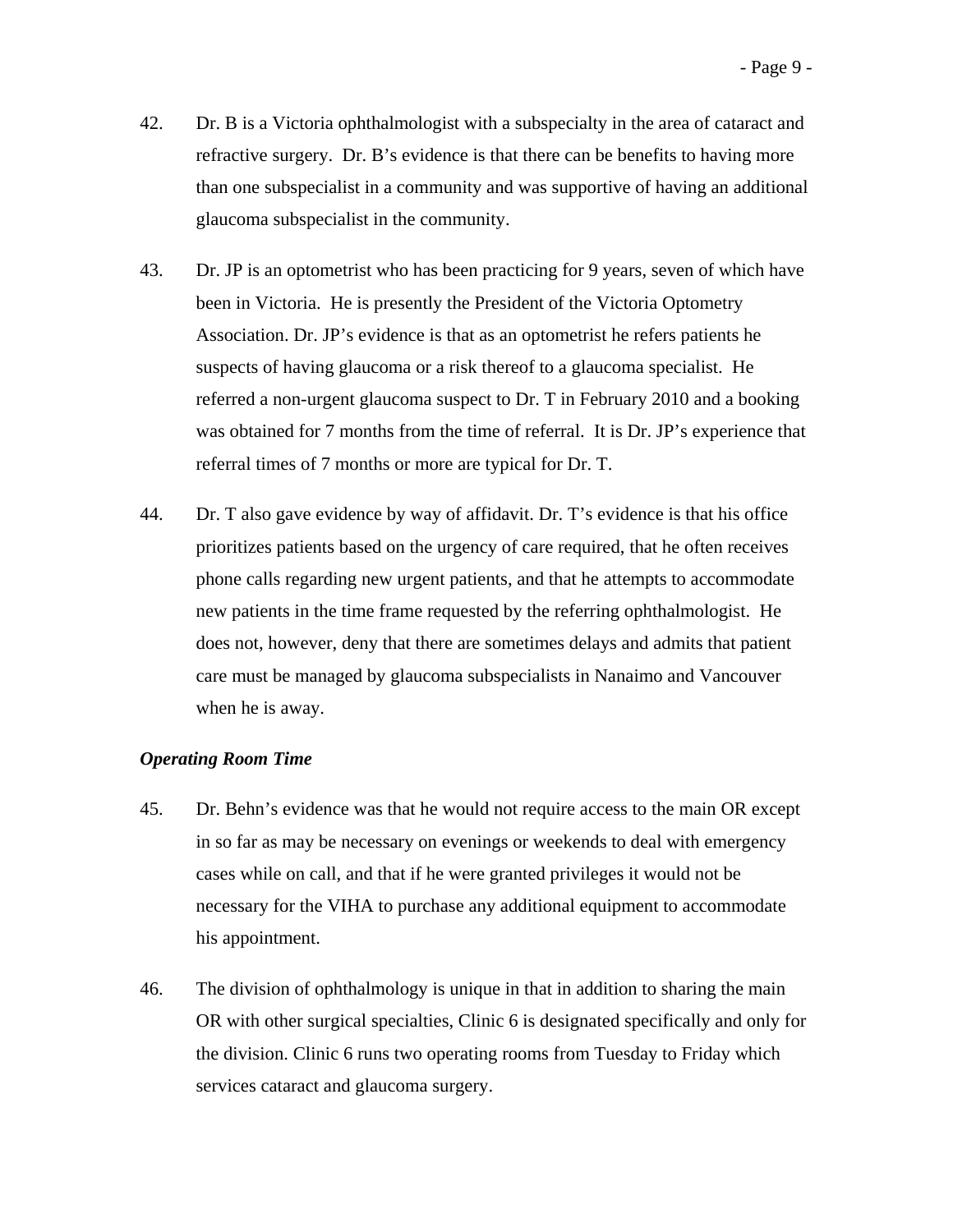- 47. The OR time in Clinic 6 is distributed amongst the surgeons in the division on an annual basis based upon several factors including surgical wait times, wait lists and utilization experience. If a surgeon cannot fully use their allocated Clinic 6 OR time, they return it 4 weeks in advance so that other surgeons may use it.
- 48. Although it is clear that not all of the ophthalmologists use their allocated OR time, the division does manage to reallocate OR time so that unused OR time is minimal. In this regard Dr. Kahn gave evidence that in the last six months, after unrequired OR time is redistributed among division members, only about 1 % of the OR time allocated to the division was unused.
- 49. Most of the OR time that is reallocated appears to have been taken up and used primarily for cataract surgery.

### *Sale of Dr. P's practice*

- 50. Dr. Behn gave evidence that Dr. P offered to sell his practice to Dr. Behn for \$100,000.
- 51. Although there was evidence to the effect that Dr. P may have met with Dr. A at some point prior to Dr. A being granted privileges, no evidence was given at the hearing by either Dr. A or Dr. P as to what was discussed.
- 52. Although the suggestion was made by counsel for Dr. Behn that an inference can be drawn that VIHA granted the ophthalmology position to Dr. A because he had entered into some sort of business arrangement with Dr. P in respect of Dr. P's practice, there is no evidence of this.

### **C. ISSUES**

53. The issues in this hearing are: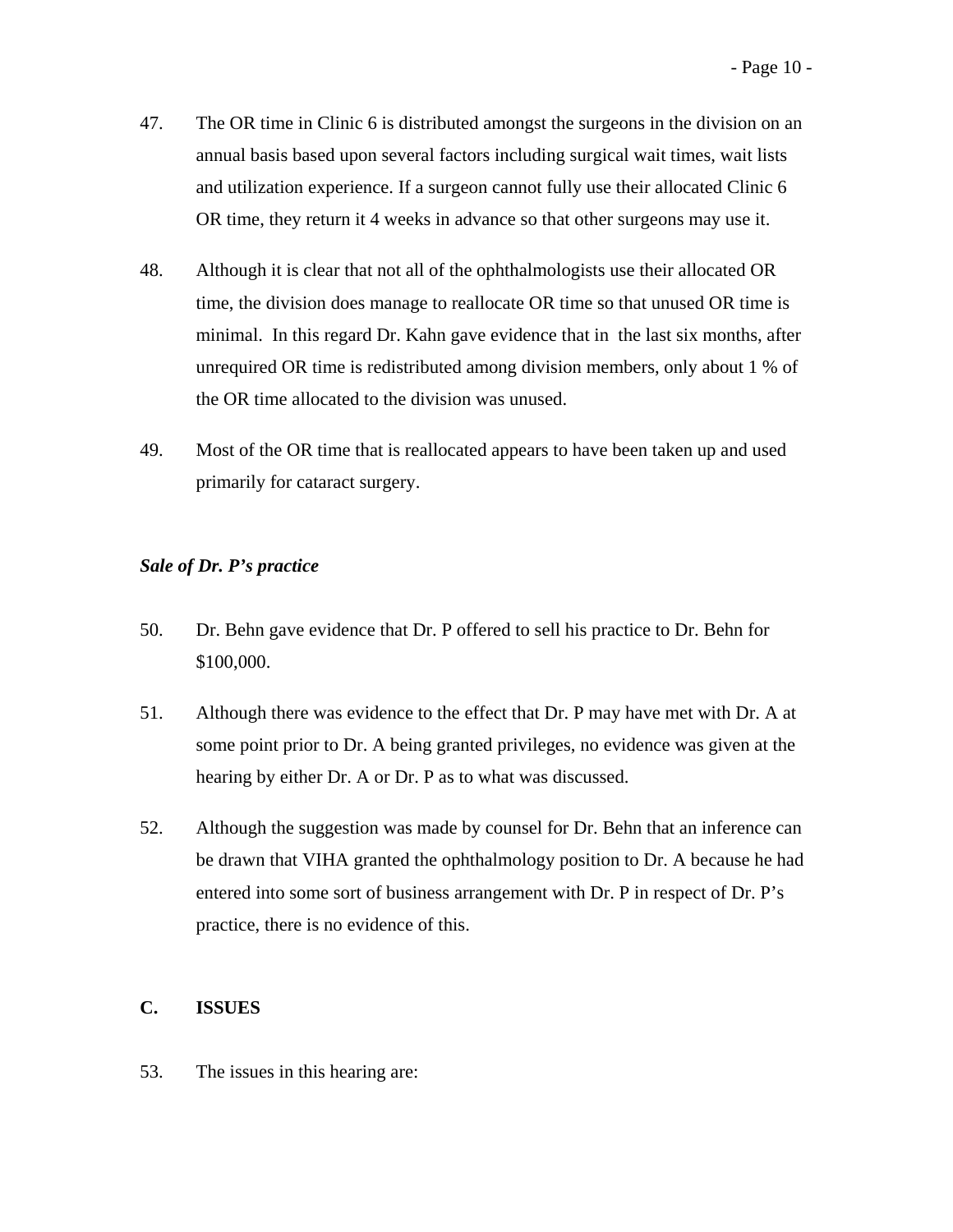- a. Whether there is a need for another glaucoma subspecialist surgeon in VIHA South Island?
- b. If there is a need, does VIHA have the resources, including funding and/or operating room time, to support the privileges of another subspecialist ophthalmologist?
- c. If there is a need and VIHA has resources, should the need be filled following a formal selection process pursuant to VIHA's current physician recruitment policy?

# **D. DISCUSSION AND ANALYSIS**

### *a. Is there need for another glaucoma subspecialist?*

54. It is proper for hospitals to consider competing needs, and to make decisions based on the needs of the community and the hospitals' ability to meet those needs. This balancing of interests is reflected in the VIHA's Medical Staff Bylaws which provide as follows:

> 3.1.5 An appointment to the medical staff is dependent on the human resource requirements of the facilities and programs operated by the Vancouver Island Health Authority and on the needs of the population served by the health authority. Each appointment is contingent upon the ability of the Vancouver Island Health Authority's resources to accommodate the appointment.

- 55. We are satisfied that there is a need for another glaucoma subspecialist in VIHA South Island.
- 56. The Canadian population is significantly aging. VIHA, and Victoria in particular, has an older population than anywhere else in Canada. Victoria has Canada's highest proportion of residents over 80 years old. The risk of glaucoma increases with age.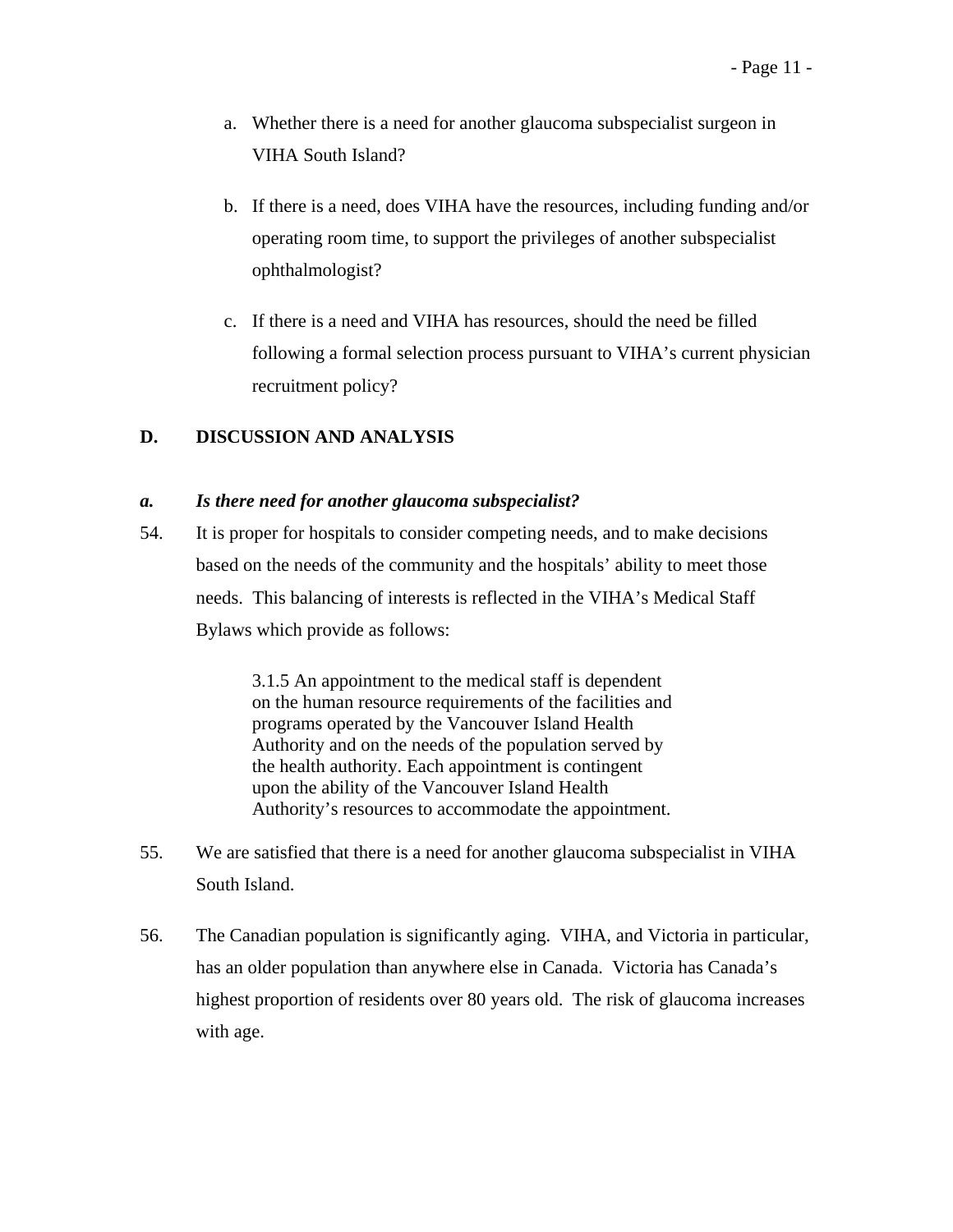- 57. VIHA's most current Physician Resource Plan 2007-2008 prepared by Dr. David Newsome states that "over the next 5 years an additional 5 ophthalmologists will need to be added just to keep up with aging and growth of the population within the VIHA catchment area".
- 58. A review of Dr. Newsome's Report and Dr. Weir's recruitment and retention recommendations, as well as the limited number of surgeons trained in glaucoma surgery, shows there is a clear advantage to the patient population and to the community for Dr Behn to be awarded full privileges now. This advantage will be increasingly obvious in the coming years given the regional demographics.
- 59. The data indicate VIHA south island has 1.3 FTE glaucoma specialists per million population while Vancouver Coastal has 3.7 FTEs per million. VIHA's most current Physician Resource Plan 2007-2008, prepared by Dr. David Newsome, indicates that over the next 5 years an additional 5 ophthalmologists will need to be added just to keep up with aging and growth of the population within the VIHA catchment area.
- 60. Notwithstanding criticisms of Dr. Newsome's methodology by Dr. Khan in evidence, the Newsome analysis is, together with the report of Dr. Weir regarding recruitment, the only information initiated, planned and used by VIHA currently. Dr. R. Crow confirmed this in evidence.
- 61. Currently, Dr. T is the only glaucoma subspecialist. Drs**.** K, D, G, SS, B, M and JP gave evidence of the need for an additional glaucoma subspecialist to reduce referral delays and to reduce or eliminate the current gaps in care coverage while Dr. T is away.
- 62. At present, if Dr. T is away on vacation or for continuing medical education there is no equivalently qualified glaucoma surgeon to respond to emergencies. We find this situation a concern in the circumstances of this case**.**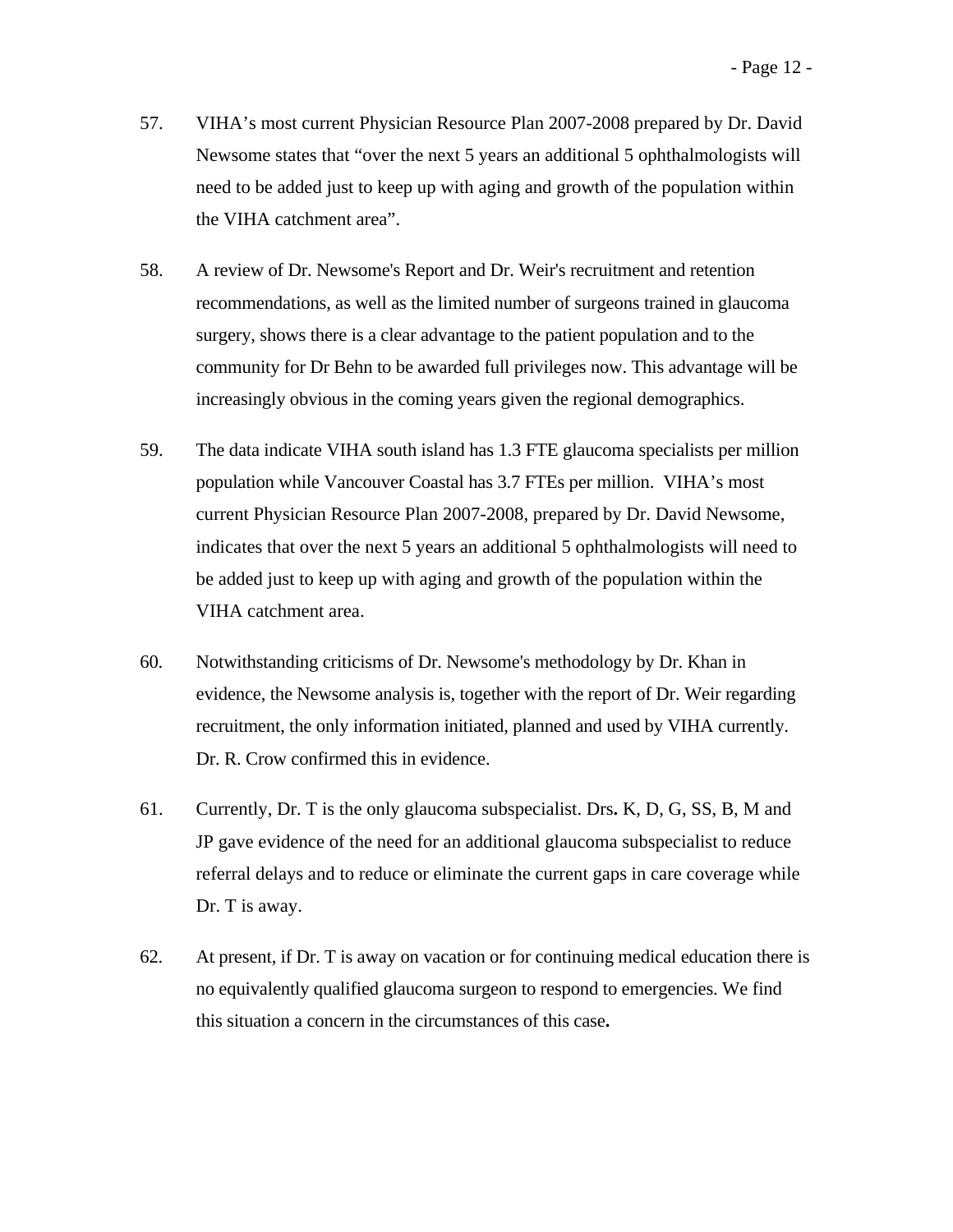- 63. Dr. RP is the only other glaucoma surgeon on Vancouver Island. He practises in Nanaimo. He cannot deal with emergencies in Victoria at that distance and is unwilling to expand his practice to include Victoria patients.
- 64. The VIHA says that the South Island has the highest ratio of ophthalmologists to population (1:15,000) and that many of the ophthalmolgists are willing to take on glaucoma patients. Some have done at least one incisional glaucoma operation in the past 12 months. The question, however, is whether it is good practice to rely on opthalmologists who only occasionally perform surgery to undertake specialized surgery when Dr. Behn is available to assure good, safe results, especially on urgent and complex cases when Dr. T is not available.
- 65. There is every reason to have a high ratio of ophthalmologists and indeed subspecialists working with an aging population such as we have in Victoria where glaucoma is at higher incidence.
- 66. We are concerned that the needs of patients are not safely being met by the current arrangements with the availability of a single well-qualified surgeon, Dr. T. The ready availability of highly-skilled surgeons and adequate equivalently trained coverage, especially during periods of one surgeon's absence, is critical to safety and the preservation of ophthalmic health in Victoria.
- 67. In dealing with the eventuality of Dr. T being absent at times of acute need or crisis, the VIHA suggests a second surgeon is not required here and that many rural areas of BC have to fly patients out when emergencies may occur. Flying patients around the province from the capital of BC to other areas adequately supplied with the required surgeon, because the only Victoria-based surgeon is away sick or on vacation, seems to be both an expensive and primitive way to deal with this eventuality where populous sophisticated areas of BC are concerned, and of course is by no means a pleasant prospect if one is the patient. We recognize the general desirability of having at least the minimum number of such facilities available in major cities.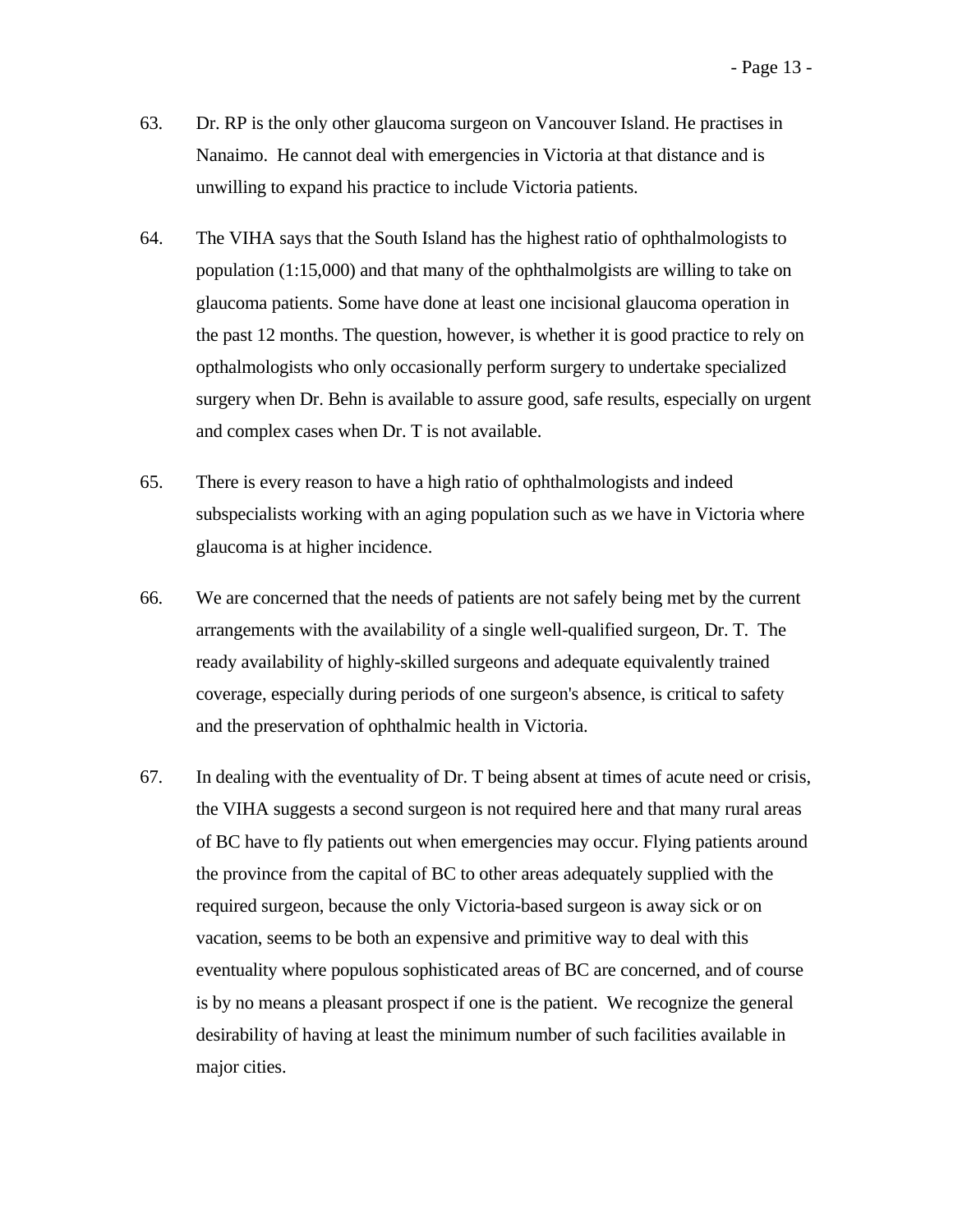- 68. We believe that the current division of ophthalmology can show enough flexibility to allow this desirable concept to be achieved for the South Island if Dr Behn is granted privileges.
- 69. Finally but importantly, the hospitals of Victoria are now affiliated in many ways with the UBC Medical School and members of the division of ophthalmology have clinical university teaching appointments. We understand that the current physicians and Dr. Behn are involved in the teaching at some levels. This function and the concept of "role modelling" by comprehensive subspecialists and generalists are essential to progress and serve to underscore the importance of Dr. Behn's appointment at the hospital level, in order to preserve excellence.
- 70. Dr. Behn is established in the community and his practice is growing steadily. Approximately 17 other ophthalmologists, 156 family physicians and 51 optometrists have referred patients to Dr. Behn for specialist glaucoma opinions. However, with only the locum work currently allowed him, he will be unable to maintain the highly valued surgical skills he obtained in training in Canada and in the United Kingdom. These skills are needed in the VIHA South Island setting.

### *b. Does VIHA have the resources to support another glaucoma subspecialist?*

- 71. The VIHA claims that it does not currently have the resources to support appointing another ophthalmologist.
- 72. Having made this claim, the VIHA in its evidence failed to demonstrate how granting Dr. Behn privileges would have a resources impact on the VIHA, particularly so given Dr. Behn's evidence that he would not require the purchase of any additional equipment with his appointment.
- 73. Based on the evidence, the only impact associated with granting Dr. Behn privileges would appear to be that some doctors in the division would have less access to OR time.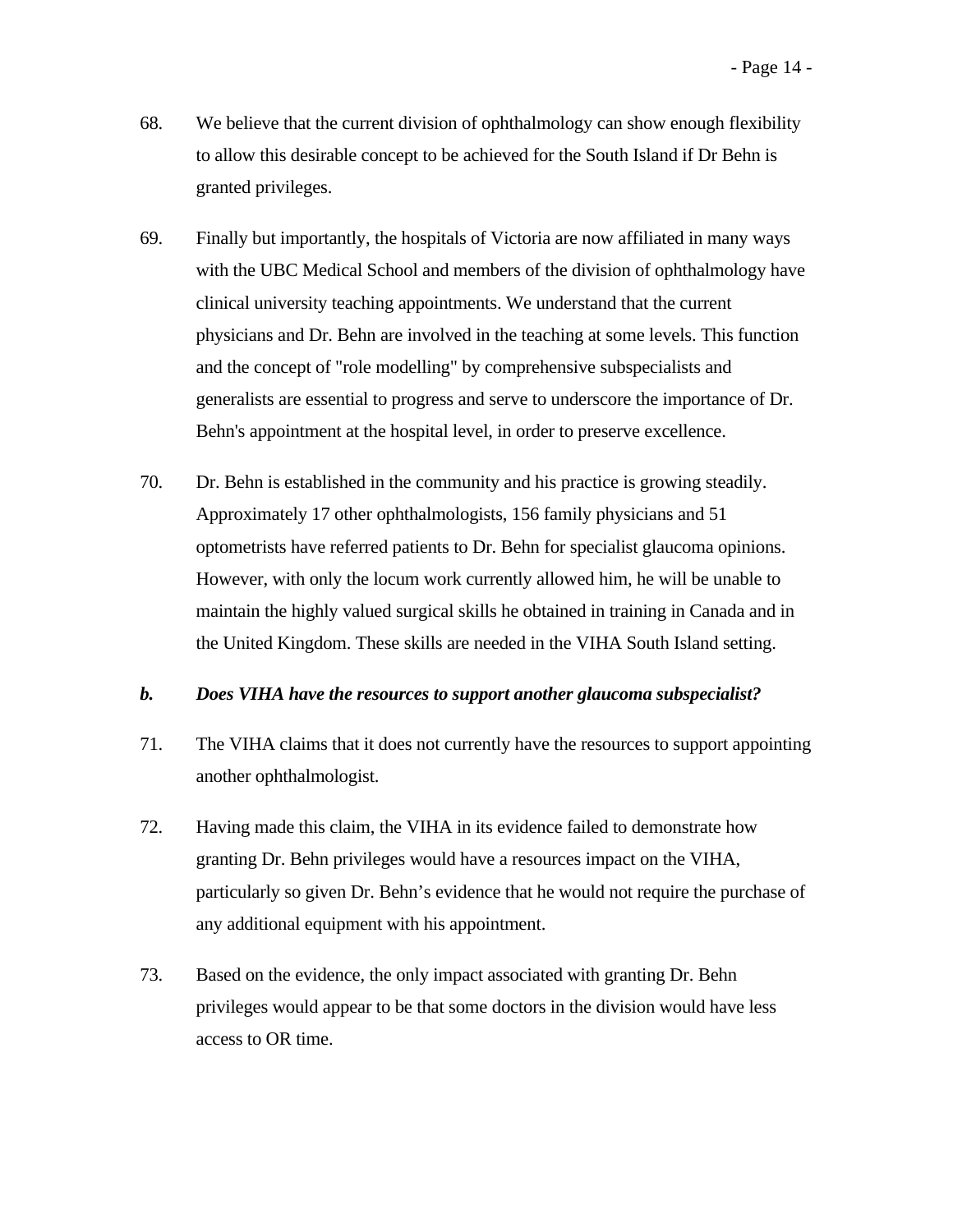- 74. The question of what is in the best interests of the hospitals and the community served by it does not mean what is in the best interests of the doctors presently in the division.
- 75. The evidence is that the current allowed OR times are not always needed by those individuals allotted them, and they are regularly reassigned to surgeons who already often have adequate OR times. This suggests to us that there is indeed flexibility in this OR arrangement, which would allow Dr. Behn to take up active privileges at the hospital without disruption to the system.
- 76. It is clear that not all of the ophthalmologists use their allocated OR time. Much of the unrequired OR time appears to be picked up by several opthalmologists and used for cataract surgery. The evidence indicates that given their respective special interests and wait lists, some of these surgeons could tolerate a small reduction in their utilization of the ORs without significant impact on their wait times, nor any significant financial impact to themselves.
- 77. This would facilitate the gradual assumption of OR activity by Dr. Behn as a fulltime surgeon with privileges. Dr. Behn is well aware of the need for a graduated approach to full activity during this first year if privileges were to be granted. It is clear there will be further retirements and adjustments in the coming year or two in this division.
- 78. VIHA claims there is a risk that ophthalmology could have some of its OR time reallocated to other areas in greater need of OR time. As Clinic 6 is an OR facility devoted exclusively to ophthalmology and it is not institutionally or otherwise equipped to handle surgeries from other disciplines without the infusion of additional resources (something which according to VIHA it is not in a position to do), this is unlikely to occur. In any event, VIHA failed to adduce any evidence of impending reallocation of OR time away from the division of ophthalmology. Indeed, in order to sustain the ophthalmology service it is essential that Clinic 6 be maintained.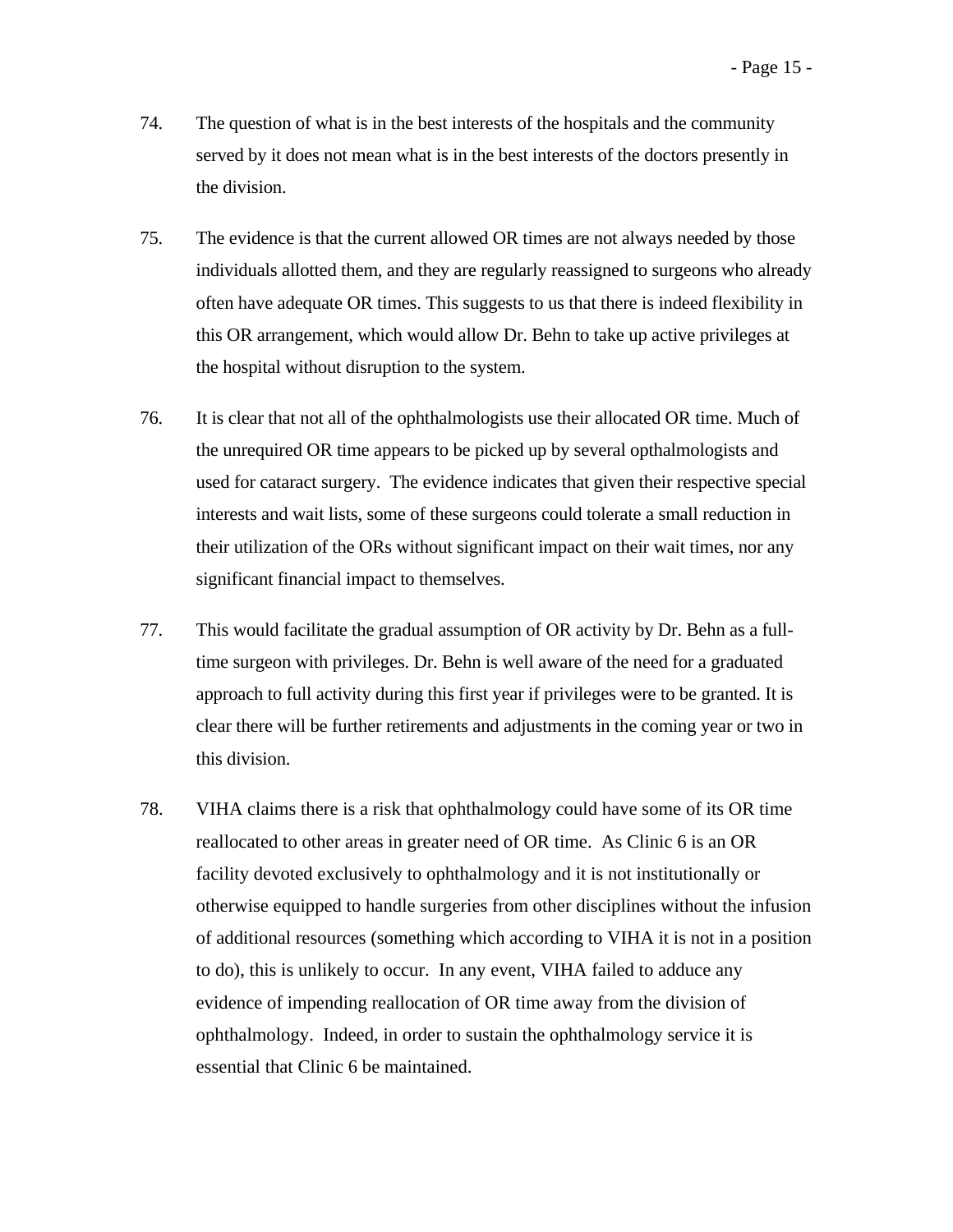- 79. While the block utilization chart prepared by VIHA demonstrates that there is little unused OR time it is clear that when a member of the division does not require all of their allocated OR time the OR time is not reallocated according to any objective or quantifiable needs data. They are simply additional surgeon days which are offered to all members of the division with privileges and distributed on a first come first serve basis to surgeons who would like additional OR time.
- 80. Dr. Behn is not asking for any special treatment in relation to OR allocation. As a new member of the division he would expect that his allocation of time may be less than the division goal of two days per month while he continues to build up his practice. He indicated that in the longer term he expected that he may be able to justify one day per week (4 days per month). Whether more or less than that will be required will depend on the evolution of his practice.

## *c. Should the need for an additional glaucoma subspecialist be filled following a formal selection process?*

- 81. The VIHA submits that in the event we find that there is a need for an additional glaucoma subspecialist in VIHA South Island, and that VIHA has the resources to support an additional appointment, that this need should be filled through VIHA's current physician recruitment policy in order to ensure that VIHA identifies the best candidate to fill the need.
- 82. We are of the view that given the need for an additional comprehensive ophthalmologist with a subspecialty in glaucoma, together with the availability of an excellent candidate, no useful purpose would be served by filling the need through following VIHA's formal selection process. We note that the need for an additional comprehensive ophthalmologist with subspecialty training was identified as far back as April 2008. We also note that there has not been any criticism of Dr. Behn's ability to fill this need. Given the time this has taken, together with the fact that we are entitled to make any decision that the VIHA board could make, we do not believe it would be in the public interest to remit the matter to the board with a direction that it follow the formal process.